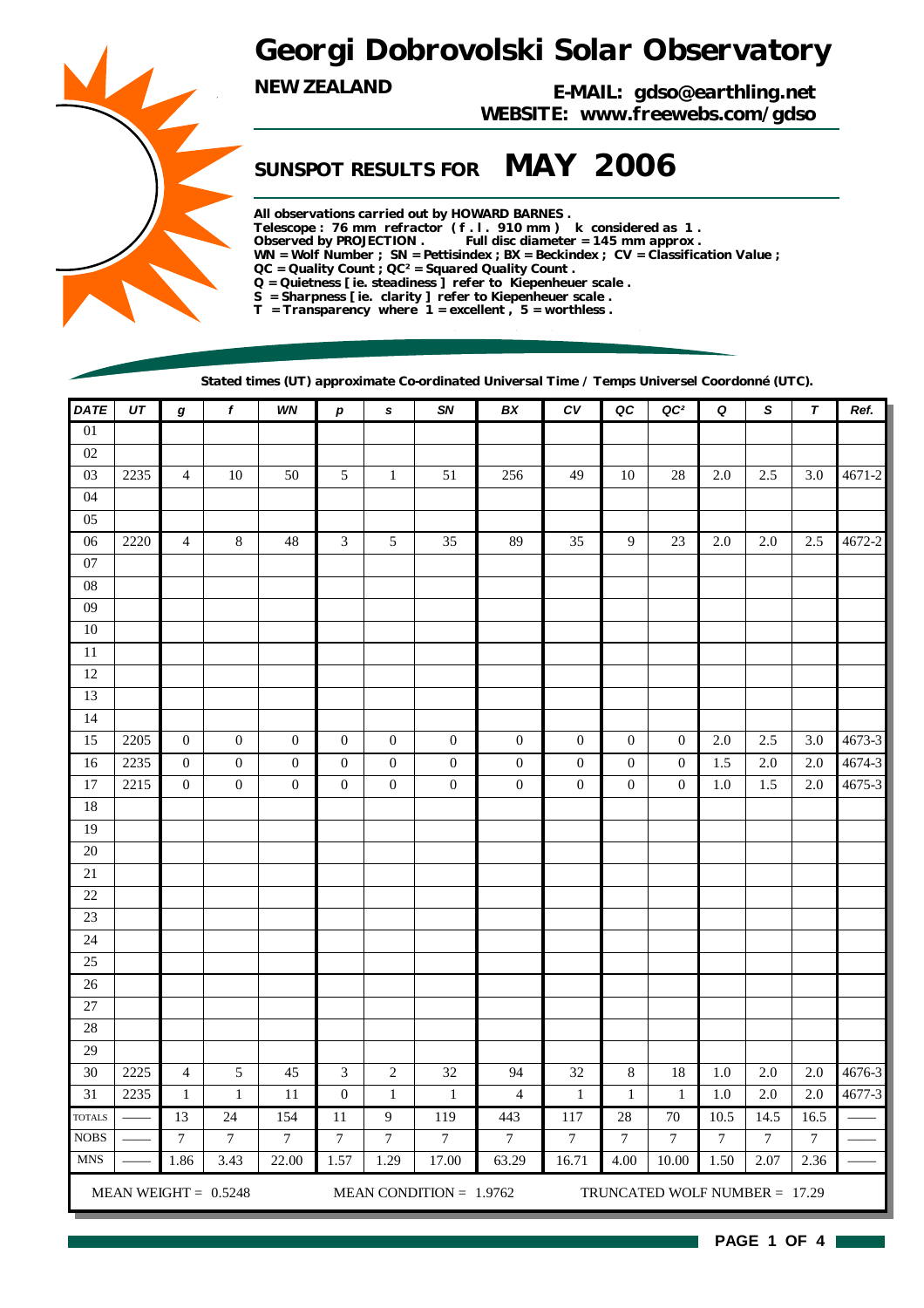*SUNSPOT DISTRIBUTION & INTER-SOL INDICES FOR*

# *MAY 2006*

*All observations carried out by HOWARD BARNES .*

*Telescope : 76 mm refractor ( f . l . 910 mm ) .*

*Observed by PROJECTION . Full disc diameter = 145 mm approx . IS = Inter-Sol Index .*

*gr = number of multi-spot groups .*

*grfp = number of umbræ within penumbræ within the groups (gr) .*

*grf = number of non-penumbral spots within the groups (gr) .*

*efp = number of single penumbral spots .*

*ef = number of single non-penumbral spots .*

*Q = Quietness [ ie. steadiness ] refer to Kiepenheuer scale .*

*S = Sharpness [ ie. clarity ] refer to Kiepenheuer scale .*

*T = Transparency where 1 = excellent , 5 = worthless .*

| <b>DATE</b>     | $U\mathcal{T}$ | IS               | gr               | grfp             | $\operatorname{\textsf{grf}}$ | efp              | $\mathsf{e} \mathsf{f}$ | $\pmb Q$         | $\overline{s}$   | $\pmb{\tau}$     | Ref.       |
|-----------------|----------------|------------------|------------------|------------------|-------------------------------|------------------|-------------------------|------------------|------------------|------------------|------------|
| 01              |                |                  |                  |                  |                               |                  |                         |                  |                  |                  |            |
| $02\,$          |                |                  |                  |                  |                               |                  |                         |                  |                  |                  |            |
| 03              | 2235           | $12\,$           | $\sqrt{2}$       | $\boldsymbol{7}$ | $\,1\,$                       | $\sqrt{2}$       | $\boldsymbol{0}$        | $2.0\,$          | $2.5\,$          | $3.0\,$          | $4671 - 2$ |
| 04              |                |                  |                  |                  |                               |                  |                         |                  |                  |                  |            |
| 05              |                |                  |                  |                  |                               |                  |                         |                  |                  |                  |            |
| $06\,$          | 2220           | $10\,$           | $\overline{2}$   | $\sqrt{2}$       | $\overline{4}$                | $\,1$            | $\,1$                   | $2.0\,$          | 2.0              | 2.5              | 4672-2     |
| $07\,$          |                |                  |                  |                  |                               |                  |                         |                  |                  |                  |            |
| ${\bf 08}$      |                |                  |                  |                  |                               |                  |                         |                  |                  |                  |            |
| $09\,$          |                |                  |                  |                  |                               |                  |                         |                  |                  |                  |            |
| $10\,$          |                |                  |                  |                  |                               |                  |                         |                  |                  |                  |            |
| $\overline{11}$ |                |                  |                  |                  |                               |                  |                         |                  |                  |                  |            |
| 12              |                |                  |                  |                  |                               |                  |                         |                  |                  |                  |            |
| 13              |                |                  |                  |                  |                               |                  |                         |                  |                  |                  |            |
| 14              |                |                  |                  |                  |                               |                  |                         |                  |                  |                  |            |
| 15              | 2205           | $\boldsymbol{0}$ | $\boldsymbol{0}$ | $\boldsymbol{0}$ | $\boldsymbol{0}$              | $\boldsymbol{0}$ | $\boldsymbol{0}$        | $2.0\,$          | 2.5              | 3.0              | 4673-3     |
| 16              | 2235           | $\boldsymbol{0}$ | $\boldsymbol{0}$ | $\boldsymbol{0}$ | $\boldsymbol{0}$              | $\boldsymbol{0}$ | $\boldsymbol{0}$        | $1.5\,$          | $2.0\,$          | $2.0\,$          | 4674-3     |
| $\overline{17}$ | 2215           | $\overline{0}$   | $\overline{0}$   | $\overline{0}$   | $\overline{0}$                | $\boldsymbol{0}$ | $\boldsymbol{0}$        | $1.0\,$          | $\overline{1.5}$ | $2.0\,$          | 4675-3     |
| 18              |                |                  |                  |                  |                               |                  |                         |                  |                  |                  |            |
| 19              |                |                  |                  |                  |                               |                  |                         |                  |                  |                  |            |
| $\overline{20}$ |                |                  |                  |                  |                               |                  |                         |                  |                  |                  |            |
| $21\,$          |                |                  |                  |                  |                               |                  |                         |                  |                  |                  |            |
| 22              |                |                  |                  |                  |                               |                  |                         |                  |                  |                  |            |
| 23              |                |                  |                  |                  |                               |                  |                         |                  |                  |                  |            |
| 24              |                |                  |                  |                  |                               |                  |                         |                  |                  |                  |            |
| 25              |                |                  |                  |                  |                               |                  |                         |                  |                  |                  |            |
| 26              |                |                  |                  |                  |                               |                  |                         |                  |                  |                  |            |
| 27              |                |                  |                  |                  |                               |                  |                         |                  |                  |                  |            |
| 28              |                |                  |                  |                  |                               |                  |                         |                  |                  |                  |            |
| $\overline{29}$ |                |                  |                  |                  |                               |                  |                         |                  |                  |                  |            |
| 30              | 2225           | $\sqrt{6}$       | $1\,$            | $\,1\,$          | $\,1\,$                       | $\sqrt{2}$       | $1\,$                   | $1.0\,$          | $2.0\,$          | 2.0              | 4676-3     |
| 31              | 2235           | $\,1$            | $\boldsymbol{0}$ | $\boldsymbol{0}$ | $\boldsymbol{0}$              | $\boldsymbol{0}$ | $\mathbf 1$             | $1.0\,$          | $2.0\,$          | $2.0\,$          | 4677-3     |
| <b>TOTALS</b>   |                | 29               | 5                | 10               | $6\,$                         | $\overline{5}$   | $\overline{3}$          | 10.5             | 14.5             | 16.5             |            |
| <b>NOBS</b>     |                | $\boldsymbol{7}$ | $\boldsymbol{7}$ | $\boldsymbol{7}$ | $\boldsymbol{7}$              | $\boldsymbol{7}$ | $\boldsymbol{7}$        | $\boldsymbol{7}$ | $\boldsymbol{7}$ | $\boldsymbol{7}$ |            |
| <b>MNS</b>      |                | 4.14             | 0.71             | 1.43             | 0.86                          | 0.71             | 0.43                    | 1.50             | 2.07             | 2.36             |            |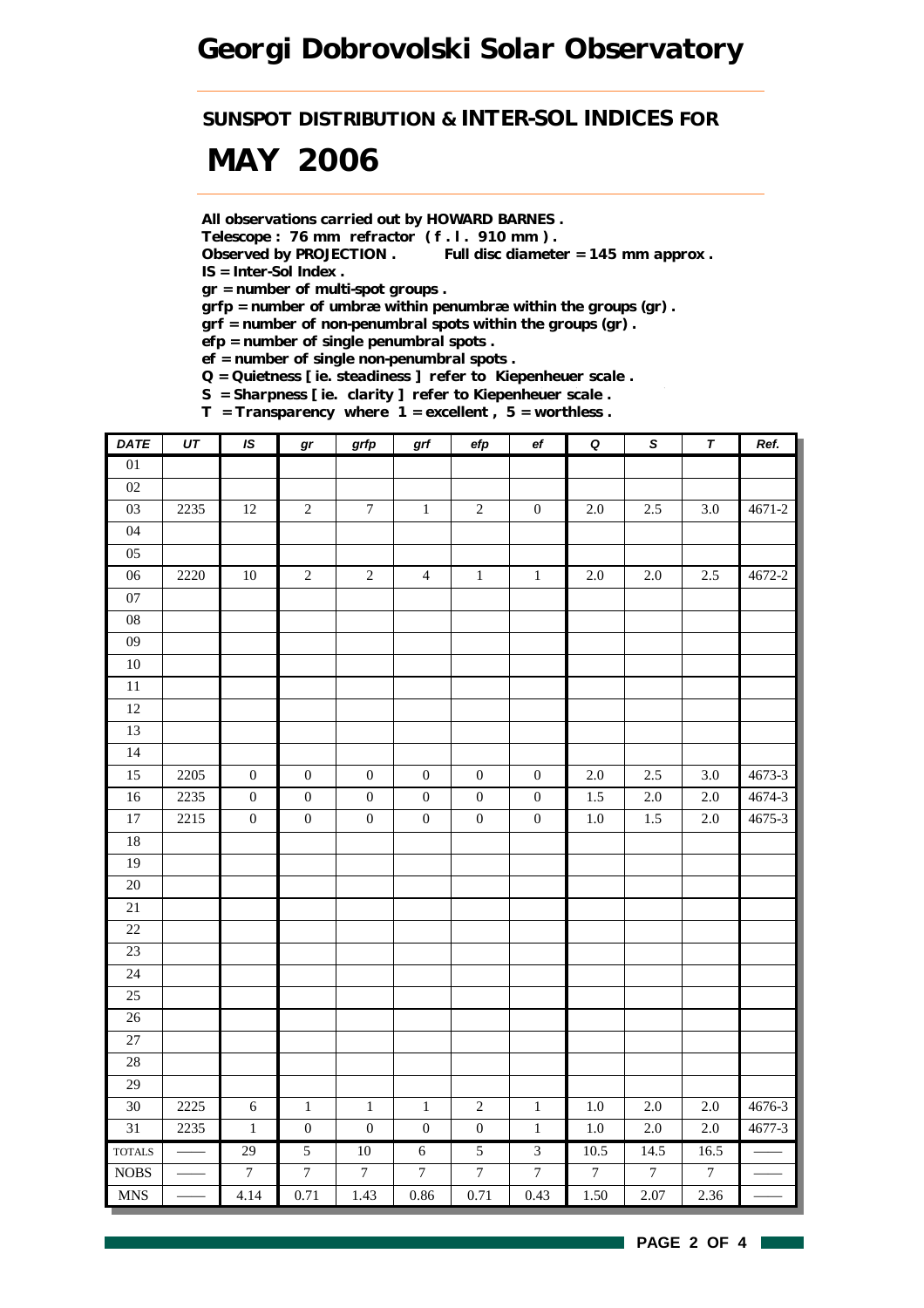### *SUNSPOT CENSUS BY CLASSIFICATION FOR*

# *MAY 2006*

*All observations carried out by HOWARD BARNES . Telescope : 76 mm refractor ( f . l . 910 mm ) . Full disc diameter = 145 mm approx . IF 2 OR MORE REGIONS ARE OF THE SAME CLASSIFICATION , THEN SUNSPOT COUNTS ARE SEPARATED BY SOLIDI ( / ) .*

| <b>DATE</b>                 | UT   |                         | A<br>$\pmb B$    |                  | $\pmb{C}$        |                         | D<br>Е           |                  | $\pmb{\digamma}$                        |                  | H<br>G           |                  |                                        | J                |                  |                  |                  |                  |                  |
|-----------------------------|------|-------------------------|------------------|------------------|------------------|-------------------------|------------------|------------------|-----------------------------------------|------------------|------------------|------------------|----------------------------------------|------------------|------------------|------------------|------------------|------------------|------------------|
|                             |      | $\bm{g}$                | $\boldsymbol{f}$ | $\pmb{g}$        | $\boldsymbol{f}$ | $\boldsymbol{g}$        | $\pmb{f}$        | $\boldsymbol{g}$ | $\pmb{f}$                               | $\bm{g}$         | $\pmb{f}$        | $\boldsymbol{g}$ | $\pmb{f}$                              | $\bm{g}$         | $\mathbf{f}$     | $\bm{g}$         | $\mathbf{f}$     | $\boldsymbol{g}$ | $\pmb{f}$        |
| $01\,$                      |      |                         |                  |                  |                  |                         |                  |                  |                                         |                  |                  |                  |                                        |                  |                  |                  |                  |                  |                  |
| 02                          |      |                         |                  |                  |                  |                         |                  |                  |                                         |                  |                  |                  |                                        |                  |                  |                  |                  |                  |                  |
| 03                          | 2235 | $\boldsymbol{0}$        | $\boldsymbol{0}$ | $\boldsymbol{0}$ | $\boldsymbol{0}$ | $\boldsymbol{0}$        | $\boldsymbol{0}$ | $\mathbf{1}$     | 6                                       | $\boldsymbol{0}$ | $\boldsymbol{0}$ | $\boldsymbol{0}$ | $\boldsymbol{0}$                       | $\boldsymbol{0}$ | $\boldsymbol{0}$ | $\boldsymbol{0}$ | $\overline{0}$   | 3                | 1/1/2            |
| $04$                        |      |                         |                  |                  |                  |                         |                  |                  |                                         |                  |                  |                  |                                        |                  |                  |                  |                  |                  |                  |
| $05\,$                      |      |                         |                  |                  |                  |                         |                  |                  |                                         |                  |                  |                  |                                        |                  |                  |                  |                  |                  |                  |
| $06\,$                      | 2220 | $\mathbf{1}$            | $\mathbf{1}$     | $\boldsymbol{0}$ | $\boldsymbol{0}$ | $\sqrt{2}$              | 3/3              | $\boldsymbol{0}$ | $\boldsymbol{0}$                        | $\boldsymbol{0}$ | $\boldsymbol{0}$ | $\boldsymbol{0}$ | $\boldsymbol{0}$                       | $\boldsymbol{0}$ | $\boldsymbol{0}$ | $\boldsymbol{0}$ | $\mathbf{0}$     | $\mathbf{1}$     | $\,1\,$          |
| $07\,$                      |      |                         |                  |                  |                  |                         |                  |                  |                                         |                  |                  |                  |                                        |                  |                  |                  |                  |                  |                  |
| ${\color{red}08}$           |      |                         |                  |                  |                  |                         |                  |                  |                                         |                  |                  |                  |                                        |                  |                  |                  |                  |                  |                  |
| $09\,$                      |      |                         |                  |                  |                  |                         |                  |                  |                                         |                  |                  |                  |                                        |                  |                  |                  |                  |                  |                  |
| $10\,$                      |      |                         |                  |                  |                  |                         |                  |                  |                                         |                  |                  |                  |                                        |                  |                  |                  |                  |                  |                  |
| 11                          |      |                         |                  |                  |                  |                         |                  |                  |                                         |                  |                  |                  |                                        |                  |                  |                  |                  |                  |                  |
| 12                          |      |                         |                  |                  |                  |                         |                  |                  |                                         |                  |                  |                  |                                        |                  |                  |                  |                  |                  |                  |
| 13                          |      |                         |                  |                  |                  |                         |                  |                  |                                         |                  |                  |                  |                                        |                  |                  |                  |                  |                  |                  |
| 14                          |      |                         |                  |                  |                  |                         |                  |                  |                                         |                  |                  |                  |                                        |                  |                  |                  |                  |                  |                  |
| 15                          | 2205 | $\mathbf{0}$            | $\boldsymbol{0}$ | $\boldsymbol{0}$ | $\boldsymbol{0}$ | $\boldsymbol{0}$        | $\boldsymbol{0}$ | $\boldsymbol{0}$ | $\boldsymbol{0}$                        | $\boldsymbol{0}$ | $\boldsymbol{0}$ | $\boldsymbol{0}$ | $\boldsymbol{0}$                       | $\boldsymbol{0}$ | $\boldsymbol{0}$ | $\boldsymbol{0}$ | $\overline{0}$   | $\boldsymbol{0}$ | $\boldsymbol{0}$ |
| 16                          | 2235 | $\boldsymbol{0}$        | $\boldsymbol{0}$ | $\boldsymbol{0}$ | $\boldsymbol{0}$ | $\boldsymbol{0}$        | $\boldsymbol{0}$ | $\boldsymbol{0}$ | $\boldsymbol{0}$                        | $\mathbf{0}$     | $\boldsymbol{0}$ | $\boldsymbol{0}$ | $\boldsymbol{0}$                       | $\boldsymbol{0}$ | $\boldsymbol{0}$ | $\boldsymbol{0}$ | $\boldsymbol{0}$ | $\boldsymbol{0}$ | $\boldsymbol{0}$ |
| 17                          | 2215 | $\boldsymbol{0}$        | $\boldsymbol{0}$ | $\boldsymbol{0}$ | $\boldsymbol{0}$ | $\boldsymbol{0}$        | $\boldsymbol{0}$ | $\boldsymbol{0}$ | $\boldsymbol{0}$                        | $\mathbf{0}$     | $\boldsymbol{0}$ | $\boldsymbol{0}$ | $\boldsymbol{0}$                       | $\boldsymbol{0}$ | $\boldsymbol{0}$ | $\boldsymbol{0}$ | $\boldsymbol{0}$ | $\boldsymbol{0}$ | $\boldsymbol{0}$ |
| 18                          |      |                         |                  |                  |                  |                         |                  |                  |                                         |                  |                  |                  |                                        |                  |                  |                  |                  |                  |                  |
| 19                          |      |                         |                  |                  |                  |                         |                  |                  |                                         |                  |                  |                  |                                        |                  |                  |                  |                  |                  |                  |
| 20                          |      |                         |                  |                  |                  |                         |                  |                  |                                         |                  |                  |                  |                                        |                  |                  |                  |                  |                  |                  |
| $21\,$                      |      |                         |                  |                  |                  |                         |                  |                  |                                         |                  |                  |                  |                                        |                  |                  |                  |                  |                  |                  |
| $22\,$                      |      |                         |                  |                  |                  |                         |                  |                  |                                         |                  |                  |                  |                                        |                  |                  |                  |                  |                  |                  |
| $23\,$                      |      |                         |                  |                  |                  |                         |                  |                  |                                         |                  |                  |                  |                                        |                  |                  |                  |                  |                  |                  |
| 24                          |      |                         |                  |                  |                  |                         |                  |                  |                                         |                  |                  |                  |                                        |                  |                  |                  |                  |                  |                  |
| 25                          |      |                         |                  |                  |                  |                         |                  |                  |                                         |                  |                  |                  |                                        |                  |                  |                  |                  |                  |                  |
| $26\,$                      |      |                         |                  |                  |                  |                         |                  |                  |                                         |                  |                  |                  |                                        |                  |                  |                  |                  |                  |                  |
| $27\,$                      |      |                         |                  |                  |                  |                         |                  |                  |                                         |                  |                  |                  |                                        |                  |                  |                  |                  |                  |                  |
| $28\,$                      |      |                         |                  |                  |                  |                         |                  |                  |                                         |                  |                  |                  |                                        |                  |                  |                  |                  |                  |                  |
| 29                          |      |                         |                  |                  |                  |                         |                  |                  |                                         |                  |                  |                  |                                        |                  |                  |                  |                  |                  |                  |
| $30\,$                      | 2225 | $\mathbf{1}$            | $\mathbf{1}$     | $\boldsymbol{0}$ | $\boldsymbol{0}$ | $\,1$                   | $\overline{2}$   | $\boldsymbol{0}$ | $\boldsymbol{0}$                        | $\boldsymbol{0}$ | $\boldsymbol{0}$ | $\boldsymbol{0}$ | $\boldsymbol{0}$                       | $\boldsymbol{0}$ | $\boldsymbol{0}$ | $\boldsymbol{0}$ | $\boldsymbol{0}$ | $\overline{2}$   | 1/1              |
| 31                          | 2235 | $\mathbf{1}$            | $\,1$            | $\boldsymbol{0}$ | $\boldsymbol{0}$ | $\boldsymbol{0}$        | $\boldsymbol{0}$ | $\boldsymbol{0}$ | $\boldsymbol{0}$                        | $\boldsymbol{0}$ | $\boldsymbol{0}$ | $\boldsymbol{0}$ | $\boldsymbol{0}$                       | $\boldsymbol{0}$ | $\boldsymbol{0}$ | $\boldsymbol{0}$ | $\boldsymbol{0}$ | $\boldsymbol{0}$ | $\boldsymbol{0}$ |
| <b>TOTALS</b>               |      | $\overline{\mathbf{3}}$ | $\mathfrak{Z}$   | $\boldsymbol{0}$ | $\boldsymbol{0}$ | $\overline{\mathbf{3}}$ | $\,$ 8 $\,$      | 1                | $\sqrt{6}$                              | $\boldsymbol{0}$ | $\boldsymbol{0}$ | $\overline{0}$   | $\boldsymbol{0}$                       | $\boldsymbol{0}$ | $\boldsymbol{0}$ | $\overline{0}$   | $\boldsymbol{0}$ | $\sqrt{6}$       | $\boldsymbol{7}$ |
|                             |      |                         |                  |                  |                  |                         |                  |                  | REGIONAL PERCENTAGES                    |                  |                  |                  |                                        |                  |                  |                  |                  |                  |                  |
| $\, {\bf B}$<br>$\mathbf A$ |      | $\mathsf C$             |                  | ${\bf D}$        |                  | ${\bf E}$               |                  | $\mathbf F$      | ${\bf G}$                               | $\, {\rm H}$     |                  | $\bf J$          |                                        |                  | $\Sigma$ g       |                  |                  |                  |                  |
| 23.1                        |      |                         | $0.0\,$          |                  | 23.1             |                         | $7.7\,$          |                  | $0.0\,$                                 |                  | $0.0\,$          | $0.0\,$          | $0.0\,$                                |                  |                  | 46.2             |                  |                  | 13               |
|                             |      |                         |                  |                  | $NOBS = 7$       |                         |                  |                  | $\overline{p}/g$ mean = 0.6875          |                  |                  |                  | $\overline{f}$ / g mean = 1.6875       |                  |                  |                  |                  |                  |                  |
|                             |      |                         |                  |                  |                  |                         |                  |                  | $\frac{1}{p}$ / g mean = 0.8462         |                  |                  |                  | $\frac{1}{\text{f}}$ / g mean = 1.8462 |                  |                  |                  |                  |                  |                  |
|                             |      |                         |                  |                  |                  |                         |                  |                  | GROUP COMPLEXITY INDEX $(GCI) = 2.6923$ |                  |                  |                  |                                        |                  |                  |                  |                  |                  |                  |
|                             |      |                         |                  |                  |                  |                         |                  |                  |                                         |                  |                  |                  |                                        |                  |                  |                  |                  |                  |                  |

 $\sim$